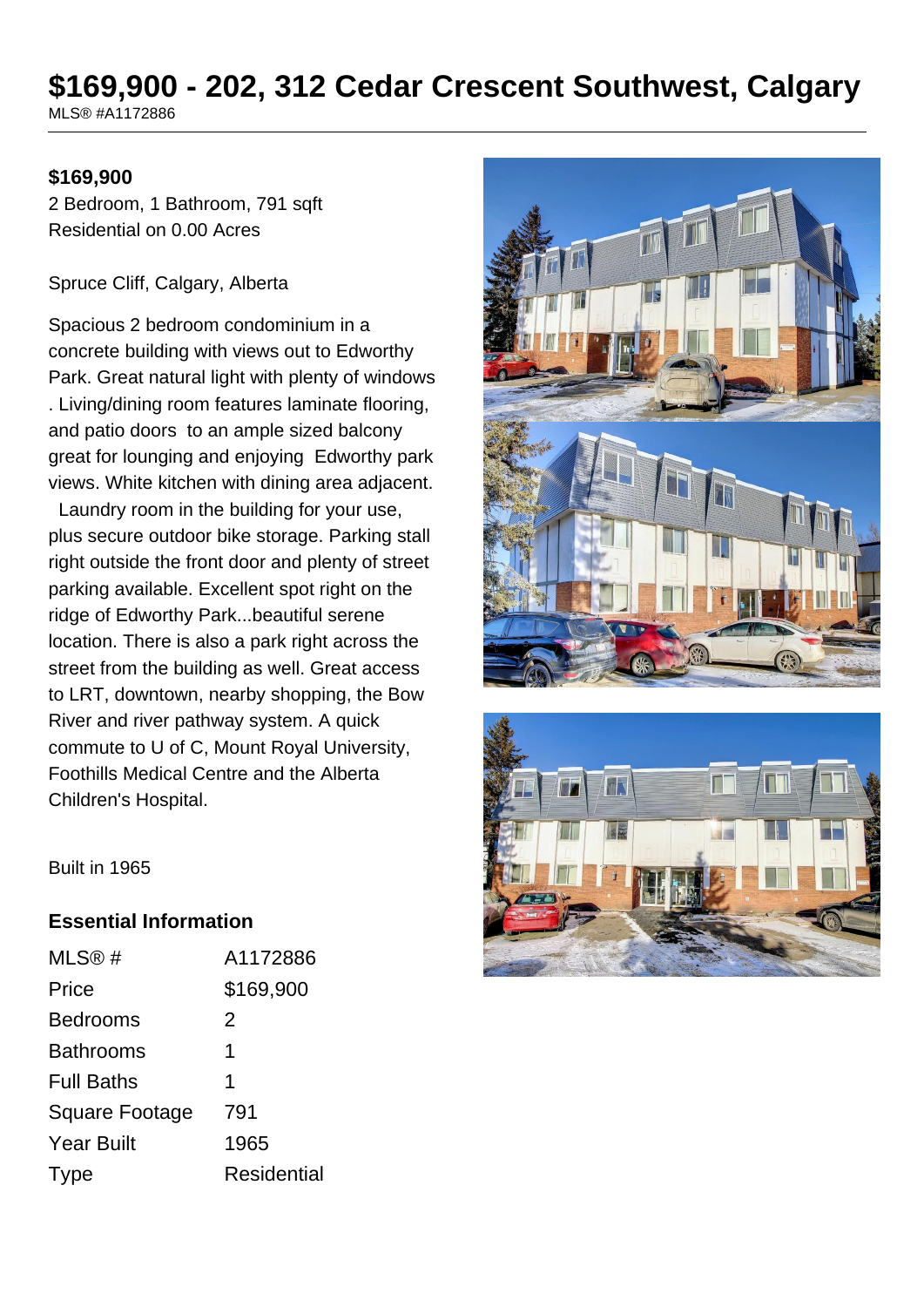| Sub-Type                     | Apartment                |                                            |  |         |          |
|------------------------------|--------------------------|--------------------------------------------|--|---------|----------|
| <b>Style</b>                 | Apartment                |                                            |  |         |          |
| <b>Status</b>                | Active                   |                                            |  |         |          |
| Condo Fee                    | 364                      |                                            |  |         |          |
| Condo Fee IncludesGas, Heat, |                          | Insurance, Common Area Maintenance,        |  |         | Interior |
|                              |                          | Maintenance, Maintenance Grounds, Parking, |  | Reserve | Fund     |
|                              |                          | Contributions, Sewer, Trash, Water         |  |         |          |
| <b>Condo Name</b>            | <b>Riverbend Terrace</b> |                                            |  |         |          |

# **Community Information**

| Address            | 202, 312 Cedar Crescent Southwest |
|--------------------|-----------------------------------|
| Subdivision        | <b>Spruce Cliff</b>               |
| City               | Calgary                           |
| Province           | Alberta                           |
| <b>Postal Code</b> | t <sub>3</sub> c $2y8$            |

# **Amenities**

| Amenities             | Coin Laundry    |
|-----------------------|-----------------|
| <b>Parking Spaces</b> |                 |
| Parking               | Assigned, Stall |

### **Interior**

| Goods Included | <b>Vinyl Windows, Laminate Counters</b> |
|----------------|-----------------------------------------|
| Appliances     | Refrigerator, Electric Stove            |
| Heating        | Natural Gas, Baseboard, Boiler          |
| Cooling        | <b>None</b>                             |
| # of Stories   | 3                                       |
| Flooring       | Laminate, Linoleum, Tile                |

# **Exterior**

| <b>Exterior Features</b> Other |               |
|--------------------------------|---------------|
| Roof                           | Membrane      |
| Construction                   | <b>Stucco</b> |
| <b>Front Exposure</b>          | w             |

#### **Additional Information**

Zoning M-C1

# **Room Dimensions**

Dining Room 7`9 x 7`5